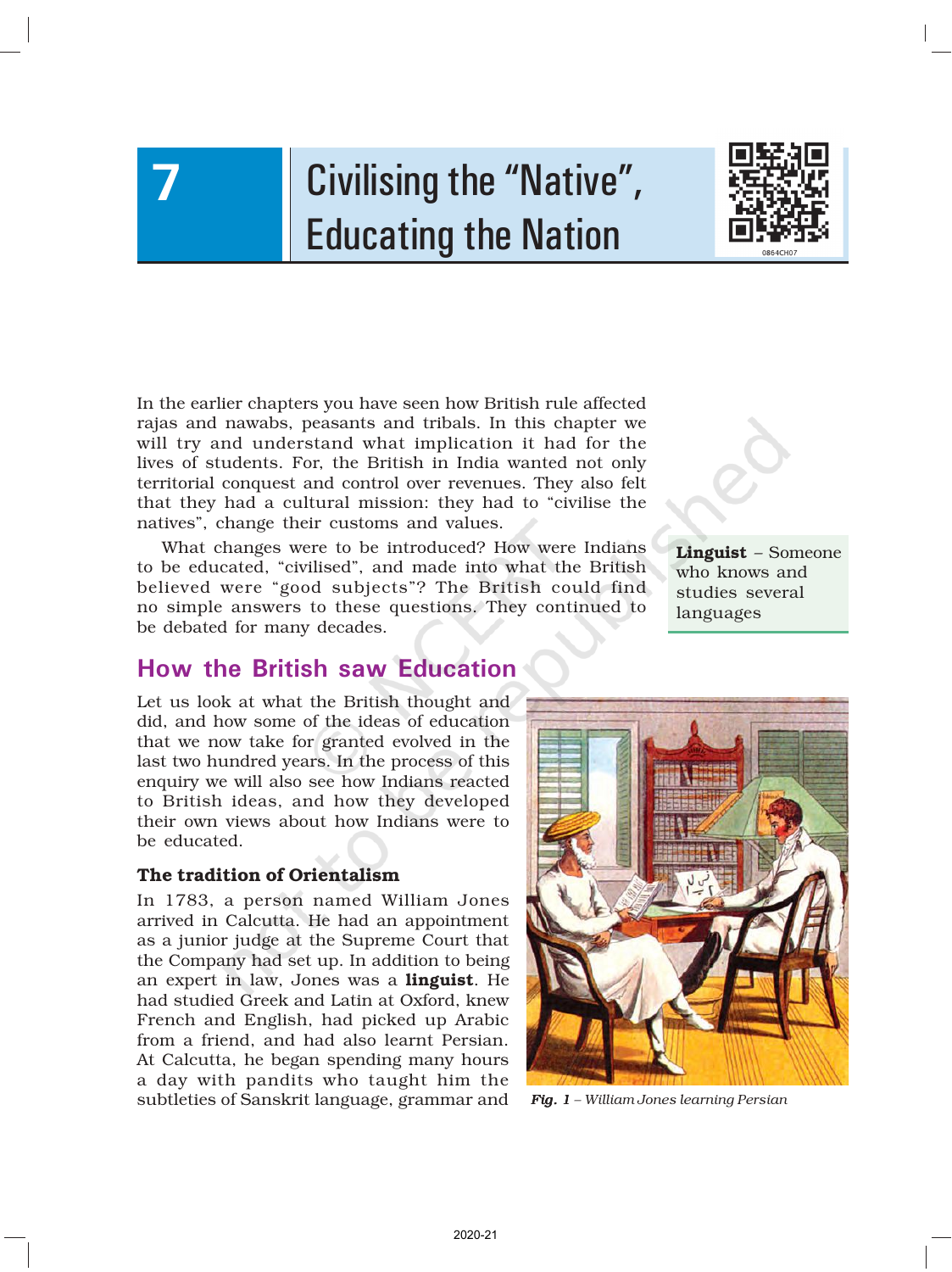

*Fig. 2 – Henry Thomas Colebrooke* He was a scholar of Sanskrit and ancient sacred writings of Hinduism.



word for a place of learning; any type of school or college

poetry. Soon he was studying ancient Indian texts on law, philosophy, religion, politics, morality, arithmetic, medicine and the other sciences.

Jones discovered that his interests were shared by many British officials living in Calcutta at the time. Englishmen like Henry Thomas Colebrooke and Nathaniel Halhed were also busy discovering the ancient Indian heritage, mastering Indian languages and translating Sanskrit and Persian works into English. Together with them, Jones set up the Asiatic Society of Bengal, and started a journal called *Asiatick Researches.*

Jones and Colebrooke came to represent a particular attitude towards India. They shared a deep respect for ancient cultures, both of India and the West. Indian civilisation, they felt, had attained its glory in the ancient past, but had subsequently declined. In order to understand India it was necessary to discover the sacred and legal texts that were produced in the ancient period. For only those texts could reveal the real ideas and laws of the Hindus and Muslims, and only a new study of these texts could form the basis of future development in India.

So Jones and Colebrooke went about discovering ancient texts, understanding their meaning, translating them, and making their findings known to others. This project, they believed, would not only help the British learn from Indian culture, but it would also help Indians rediscover their own heritage, and understand the lost glories of their past. In this process the British would become the guardians of Indian culture as well as its masters.

Influenced by such ideas, many Company officials argued that the British ought to promote Indian rather than Western learning. They felt that institutions should be set up to encourage the study of ancient Indian texts and teach Sanskrit and Persian literature and poetry. The officials also thought that Hindus and Muslims ought to be taught what they were already familiar with, and what they valued and treasured, not subjects that were alien to them. Only then, they believed, could the British hope to win a place in the hearts of the "natives"; only then could the alien rulers expect to be respected by their subjects.

With this object in view a **madrasa** was set up in Calcutta in 1781 to promote the study of Arabic, Persian and Islamic law; and the Hindu College was established in Benaras in 1791 to encourage the study of ancient Sanskrit texts that would be useful for the administration of the country.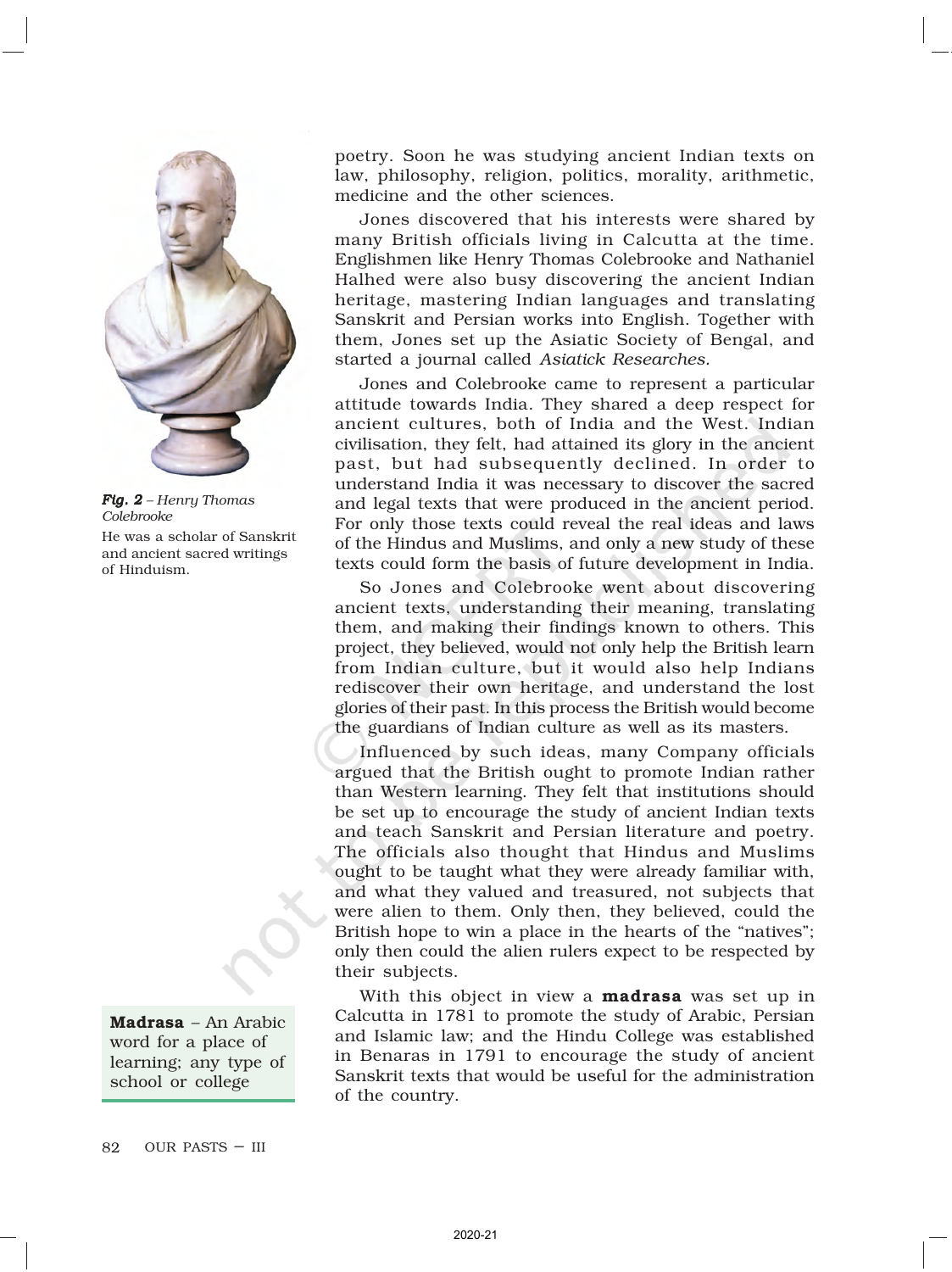*Fig. 3 – Monument to Warren Hastings, by Richard Westmacott, 1830, now in Victoria Memorial in Calcutta*

This image represents how **Orientalists** thought of British power in India. You will notice that the majestic figure of Hastings, an enthusiastic supporter of the Orientalists, is placed between the standing figure of a pandit on one side and a seated munshi on the other side. Hastings and other Orientalists needed Indian scholars to teach them the "vernacular" languages, tell them about local customs and laws, and help them translate and interpret ancient texts. Hastings took the initiative to set up the Calcutta Madrasa, and believed that the ancient customs of the country and Oriental learning ought to be the basis of British rule in India.



Not all officials shared these views. Many were very strong in their criticism of the Orientalists.

### "Grave errors of the East"

From the early nineteenth century many British officials began to criticise the Orientalist vision of learning. They said that knowledge of the East was full of errors and unscientific thought; Eastern literature was non-serious and light-hearted. So they argued that it was wrong on the part of the British to spend so much effort in encouraging the study of Arabic and Sanskrit language and literature.

James Mill was one of those who attacked the Orientalists. The British effort, he declared, should not be to teach what the natives wanted, or what they respected, in order to please them and "win a place in their heart". The aim of education ought to be to teach what was useful and practical. So Indians should be made familiar with the scientific and technical advances that the West had made, rather than with the poetry and sacred literature of the Orient.

By the 1830s the attack on the Orientalists became sharper. One of the most outspoken and influential of such critics of the time was Thomas Babington Macaulay. He saw India as an uncivilised country that needed to be civilised. No branch of Eastern knowledge, according to him could be compared to what England had produced. Who could deny, declared Macaulay, that

Orientalists – Those with a scholarly knowledge of the language and culture of Asia

*Munshi* – A person who can read, write and teach Persian

Vernacular – A term generally used to refer to a local language or dialect as distinct from what is seen as the standard language. In colonial countries like India, the British used the term to mark the difference between the local languages of everyday use and English – the language of the imperial masters.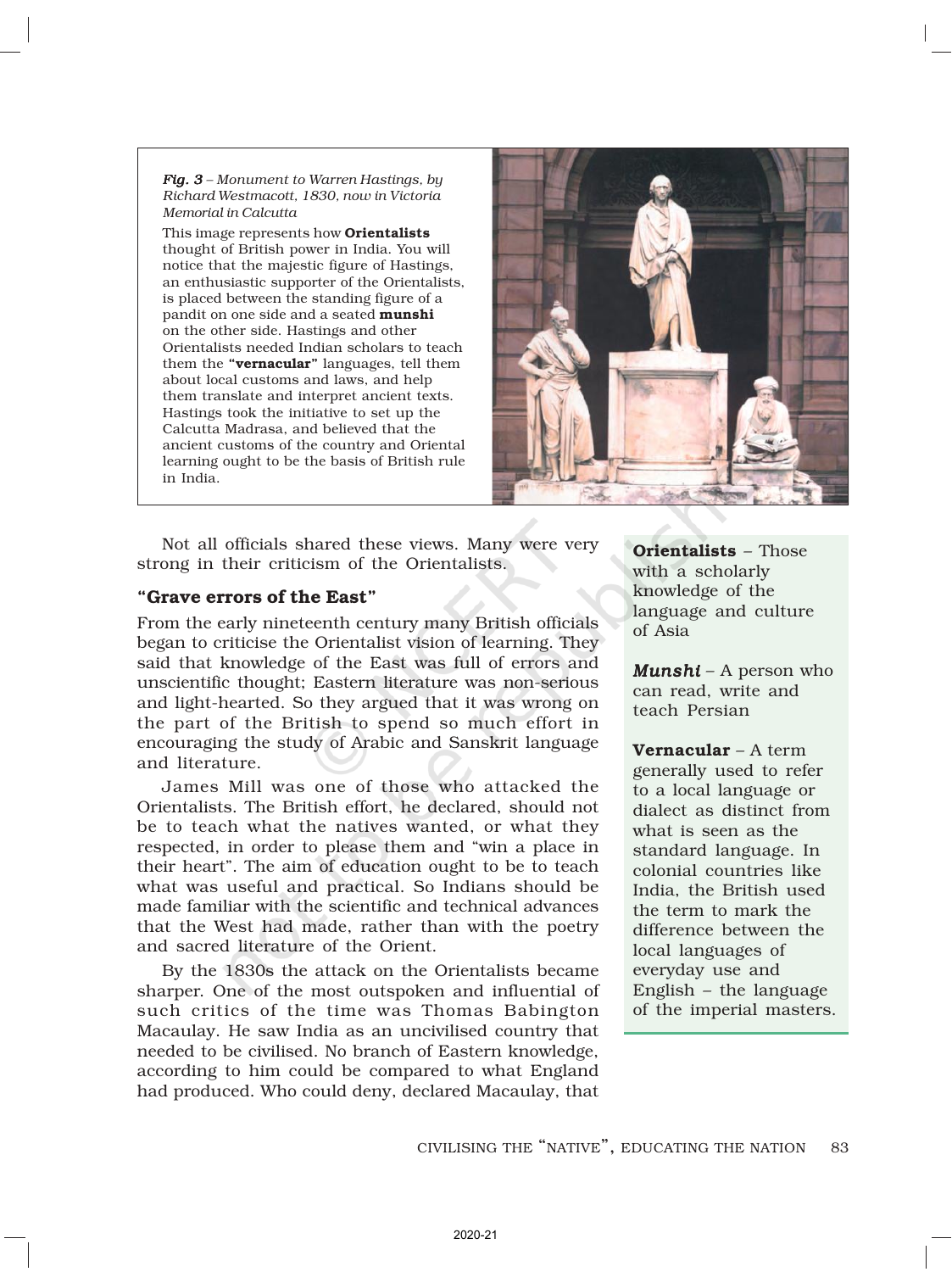

*Fig. 4 – Thomas Babington Macaulay in his study*

#### Source 1

# Language of the wise?

Emphasising the need to teach English, Macaulay declared:

All parties seem to be agreed on one point, that the dialects commonly spoken among the natives … of India, contain neither literary nor scientific information, and are, moreover, so poor and rude that, until they are enriched from some other quarter, it will not be easy to translate any valuable work into them …

From Thomas Babington Macaulay, Minute of 2 February 1835 on Indian Education

"a single shelf of a good European library was worth the whole native literature of India and Arabia". He urged that the British government in India stop wasting public money in promoting Oriental learning, for it was of no practical use.

With great energy and passion, Macaulay emphasised the need to teach the English language. He felt that knowledge of English would allow Indians to read some of the finest literature the world had produced; it would make them aware of the developments in Western

science and philosophy. Teaching of English could thus be a way of civilising people, changing their tastes, values and culture.

Following Macaulay's minute, the English Education Act of 1835 was introduced. The decision was to make English the medium of instruction for higher education, and to stop the promotion of Oriental institutions like the Calcutta Madrasa and Benaras Sanskrit College. These institutions were seen as "temples of darkness that were falling of themselves into decay". English textbooks now began to be produced for schools.

### Education for commerce

In 1854, the Court of Directors of the East India Company in London sent an educational despatch to the Governor-General in India. Issued by Charles Wood, the President of the Board of Control of the Company, it has come to be known as Wood's Despatch. Outlining the educational policy that was to be followed in India, it emphasised once again the practical benefits of a system of European learning, as opposed to Oriental knowledge.

One of the practical uses the Despatch pointed to was economic. European learning, it said, would enable Indians to recognise the advantages that flow from the expansion of trade and commerce, and make them see the importance of developing the resources of the country. Introducing them to European ways of life, would change their tastes and desires, and create a demand for British goods, for Indians would begin to appreciate and buy things that were produced in Europe.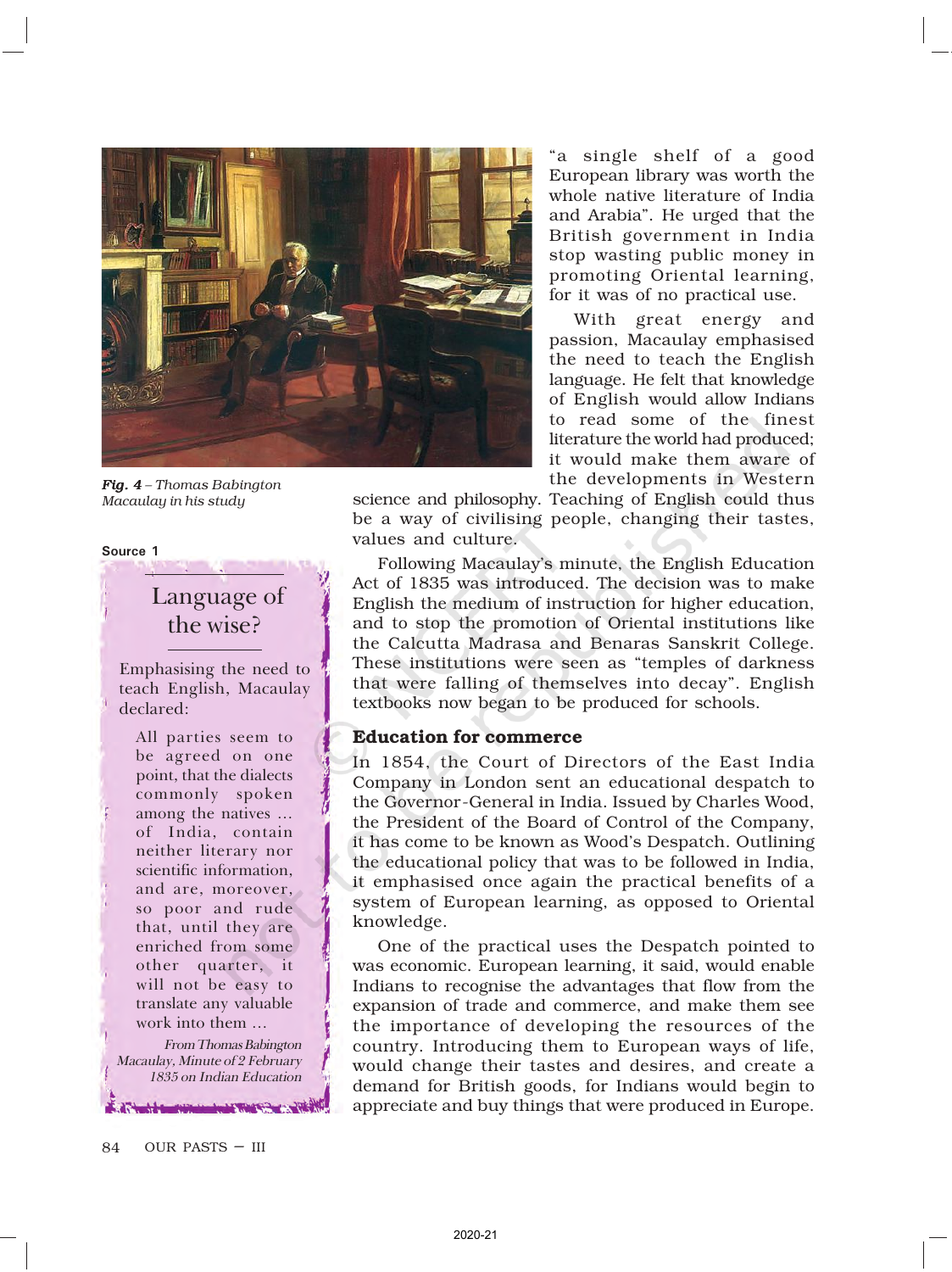Wood's Despatch also argued that European learning would improve the moral character of Indians. It would make them truthful and honest, and thus supply the Company with civil servants who could be trusted and depended upon. The literature of the East was not only full of grave errors, it could also not instill in people a sense of duty and a commitment to work, nor could it develop the skills required for administration.

Following the 1854 Despatch, several measures were introduced by the British. Education departments of the government were set up to extend control over all matters regarding education. Steps were taken to establish a system of university education. In 1857, while the sepoys rose in revolt in Meerut and Delhi, universities were being established in Calcutta, Madras and Bombay. Attempts were also made to bring about changes within the system of school education.

#### **Activity**  $\blacktriangleright$

Imagine you are living in the 1850s. You hear of Wood's Despatch. Write about your reactions.

*Fig. 5 – Bombay University in the nineteenth century*

Source 2

# An argument for European knowledge

Wood's Despatch of 1854 marked the final triumph of those who opposed Oriental learning. It stated:

We must emphatically declare that the education which we desire to see extended in India is that which has for its object the diffusion of the improved arts, services, philosophy, and literature of Europe, in short, European knowledge.



85 CIVILISING THE "NATIVE", EDUCATING THE NATION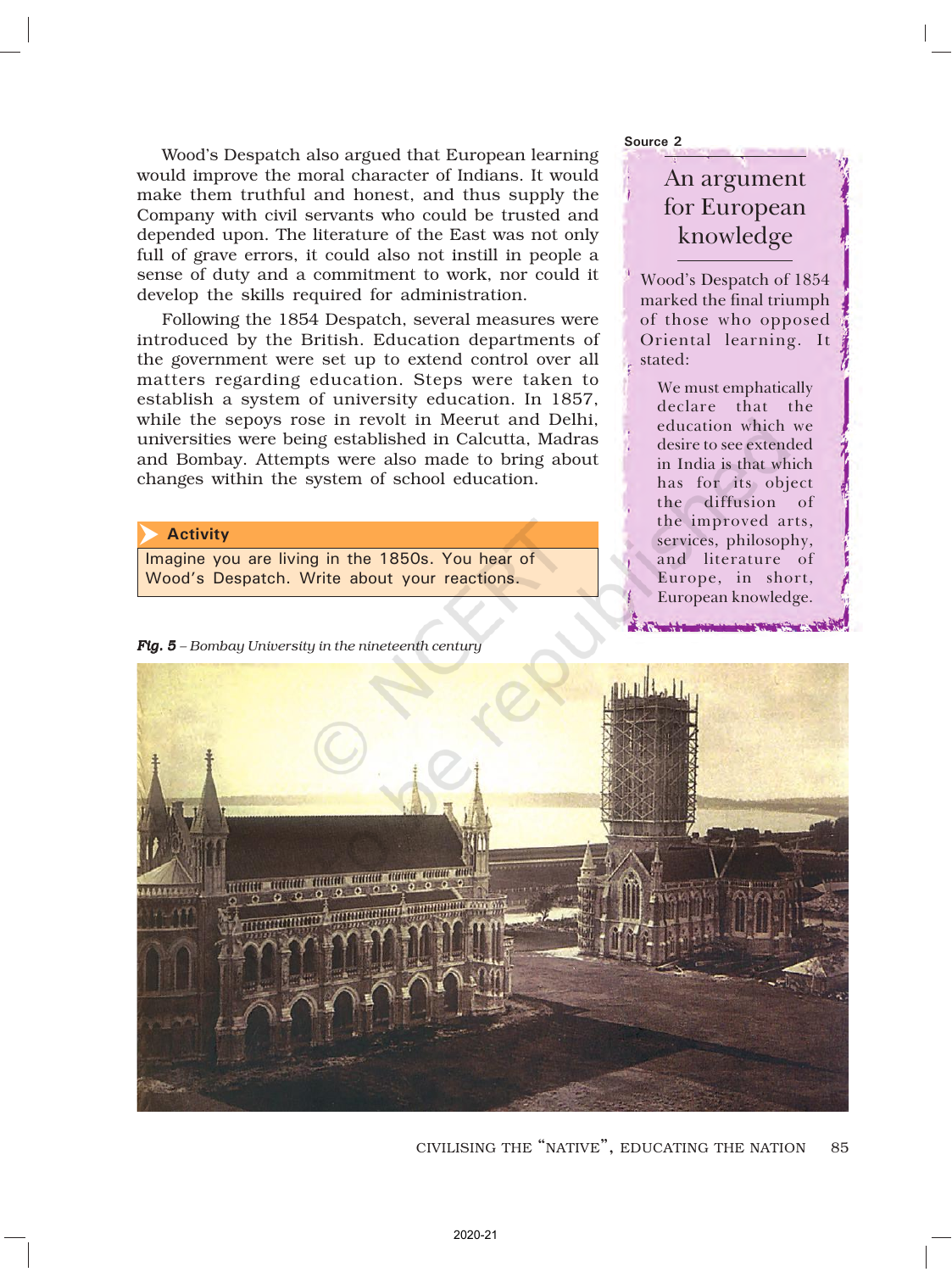# The demand for moral education



*Fig. 6 – William Carey was a Scottish missionary who helped establish the Serampore Mission*

The argument for practical education was strongly criticised by the Christian missionaries in India in the nineteenth century. The missionaries felt that education should attempt to improve the moral character of the people, and morality could be improved only through Christian education.

Until 1813, the East India Company was opposed to missionary activities in India. It feared that missionary activities would provoke reaction amongst the local population and make them suspicious of British presence in India. Unable to establish an institution within British-controlled territories, the missionaries set up a mission at Serampore in an area under the control of the Danish East India Company. A printing press was set up in 1800 and a college established in 1818.

Over the nineteenth century, missionary schools were set up all over India. After 1857, however, the British government in India was reluctant to directly support missionary education. There was a feeling that any strong attack on local customs, practices, beliefs and religious ideas might enrage "native" opinion.



*Fig. 7 – Serampore College on the banks of the river Hooghly near Calcutta*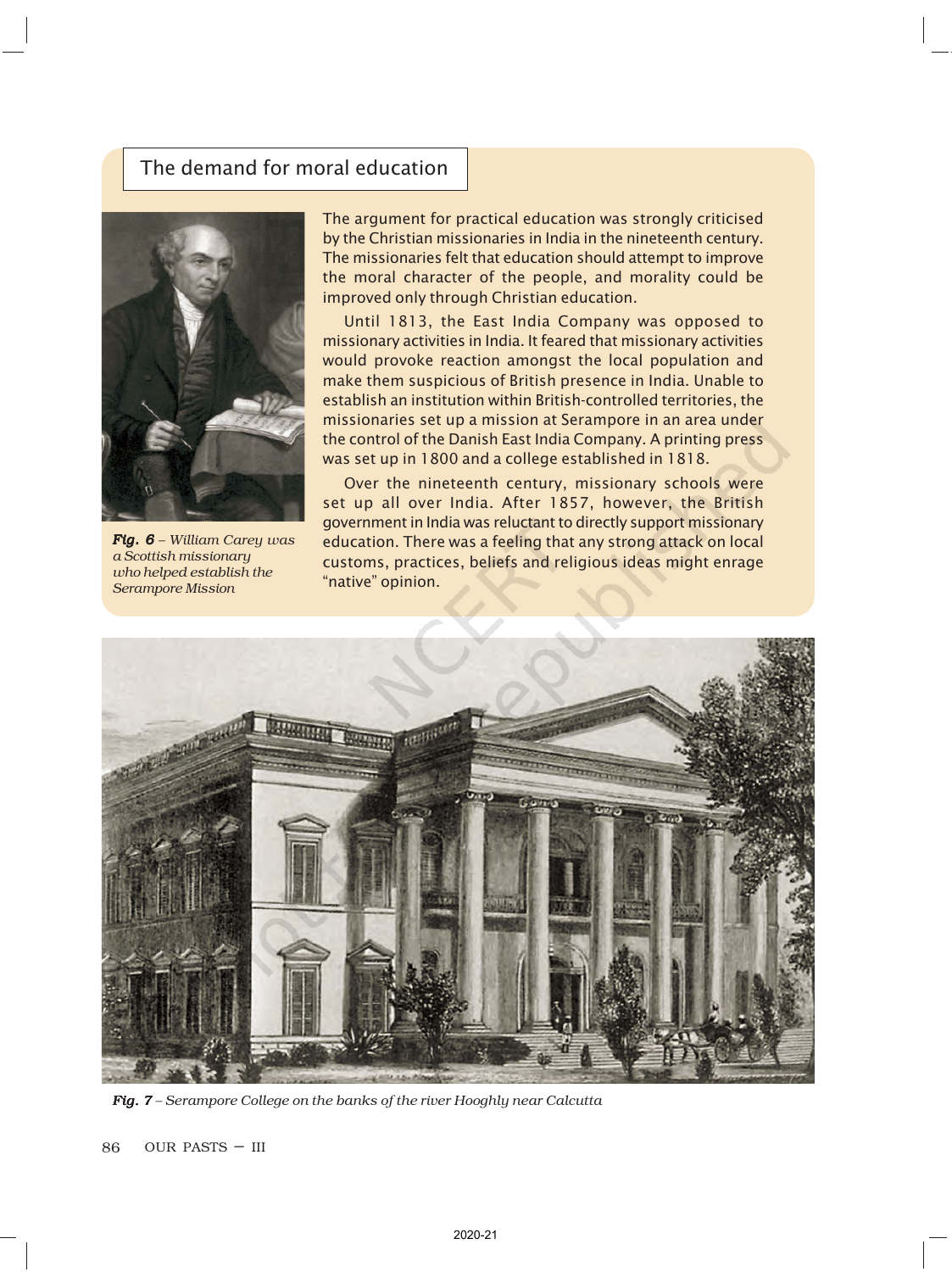# What Happened to the Local Schools?

Do you have any idea of how children were taught in pre-British times? Have you ever wondered whether they went to schools? And if there were schools, what happened to these under British rule?

### The report of William Adam

In the 1830s, William Adam, a Scottish missionary, toured the districts of Bengal and Bihar. He had been asked by the



Company to report on the progress of education in vernacular schools. The report Adam produced is interesting.

Adam found that there were over 1 lakh *pathshalas* in Bengal and Bihar. These were small institutions with no more than 20 students each. But the total number of children being taught in these *pathshalas* was considerable – over 20 lakh. These institutions were set up by wealthy people, or the local community. At times they were started by a teacher *(guru)*.

The system of education was flexible. Few things that you associate with schools today were present in the *pathshalas* at the time. There were no fixed fee, no printed books, no separate school building, no benches or chairs, no blackboards, no system of separate classes, no rollcall registers, no annual examinations, and no regular time-table. In some places classes were held under a banyan tree, in other places in the corner of a village shop or temple, or at the *guru's* home. Fee depended on the income of parents: the rich had to pay more than the poor. Teaching was oral, and the *guru* decided what to teach, in accordance with the needs of the students. Students were not separated out into different classes: all of them sat together in one place. The *guru* interacted separately with groups of children with different levels of learning.

Adam discovered that this flexible system was suited to local needs. For instance, classes were not held during harvest time when rural children often worked in the fields. The *pathshala* started once again when the crops had been cut and stored. This meant that even children of peasant families could study.

*Fig. 8 – A village* pathshala This is a painting by a Dutch painter, Francois Solvyn, who came to India in the late eighteenth century. He tried to depict the everyday life of people in his paintings.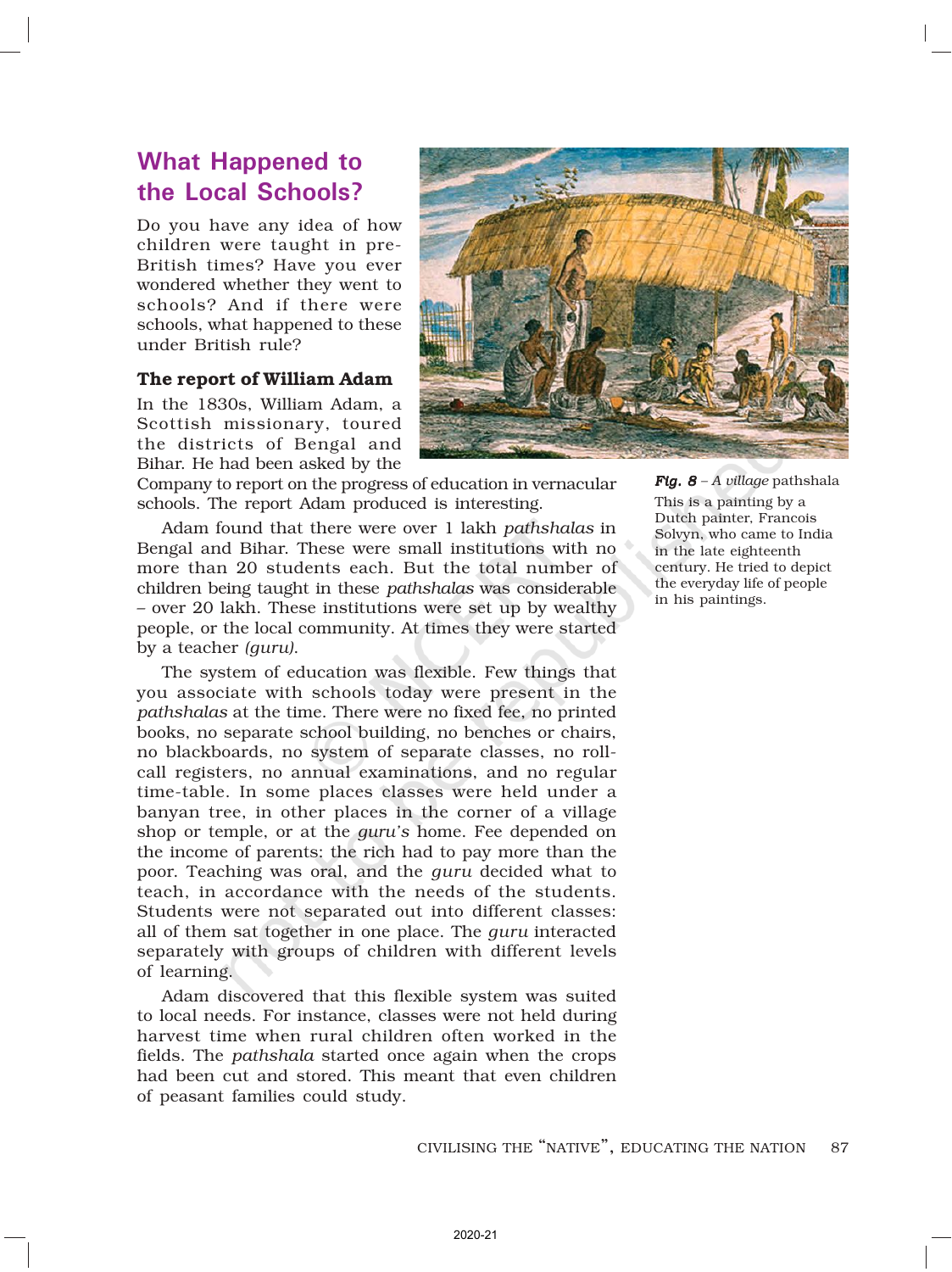#### Activity  $\overline{\blacktriangleright}$

- 1. Imagine you were born in a poor family in the 1850s. How would you have responded to the coming of the new system of governmentregulated pathshalas ?
- 2. Did you know that about 50 per cent of the children going to primary school drop out of school by the time they are 13 or 14? Can you think of the various possible reasons for this fact?



*Fig. 9 – Sri Aurobindo Ghose*

In a speech delivered on January 15, 1908 in Bombay, Aurobindo Ghose stated that the goal of national education was to awaken the spirit of nationality among the students. This required a contemplation of the heroic deeds of our ancestors. The education should be imparted in the vernacular so as to reach the largest number of people. Aurobindo Ghose emphasised that although the students should remain connected to their own roots, they should also take the fullest advantage of modern scientific discoveries and Western experiments in popular governments. Moreover, the students should also learn some useful crafts so that they could be able to find some moderately remunerative employment after leaving their schools.

### New routines, new rules

Up to the mid-nineteenth century, the Company was concerned primarily with higher education. So it allowed the local *pathshalas* to function without much interference. After 1854 the Company decided to improve the system of vernacular education. It felt that this could be done by introducing order within the system, imposing routines, establishing rules, ensuring regular inspections.

How was this to be done? What measures did the Company undertake? It appointed a number of government pandits, each in charge of looking after four to five schools. The task of the pandit was to visit the *pathshalas* and try and improve the standard of teaching. Each *guru* was asked to submit periodic reports and take classes according to a regular timetable. Teaching was now to be based on textbooks and learning was to be tested through a system of annual examination. Students were asked to pay a regular fee, attend regular classes, sit on fixed seats, and obey the new rules of discipline.

*Pathshalas* which accepted the new rules were supported through government grants. Those who were unwilling to work within the new system received no government support. Over time *gurus* who wanted to retain their independence found it difficult to compete with the government aided and regulated *pathshalas*.

The new rules and routines had another consequence. In the earlier system children from poor peasant families had been able to go to *pathshalas*, since the timetable was flexible. The discipline of the new system demanded regular attendance, even during harvest time when children of poor families had to work in the fields. Inability to attend school came to be seen as indiscipline, as evidence of the lack of desire to learn.

# The Agenda for a National Education

British officials were not the only people thinking about education in India. From the early nineteenth century many thinkers from different parts of India began to talk of the need for a wider spread of education. Impressed with the developments in Europe, some Indians felt that Western education would help modernise India. They urged the British to open more schools, colleges and universities, and spend more money on education. You will read about some of these efforts in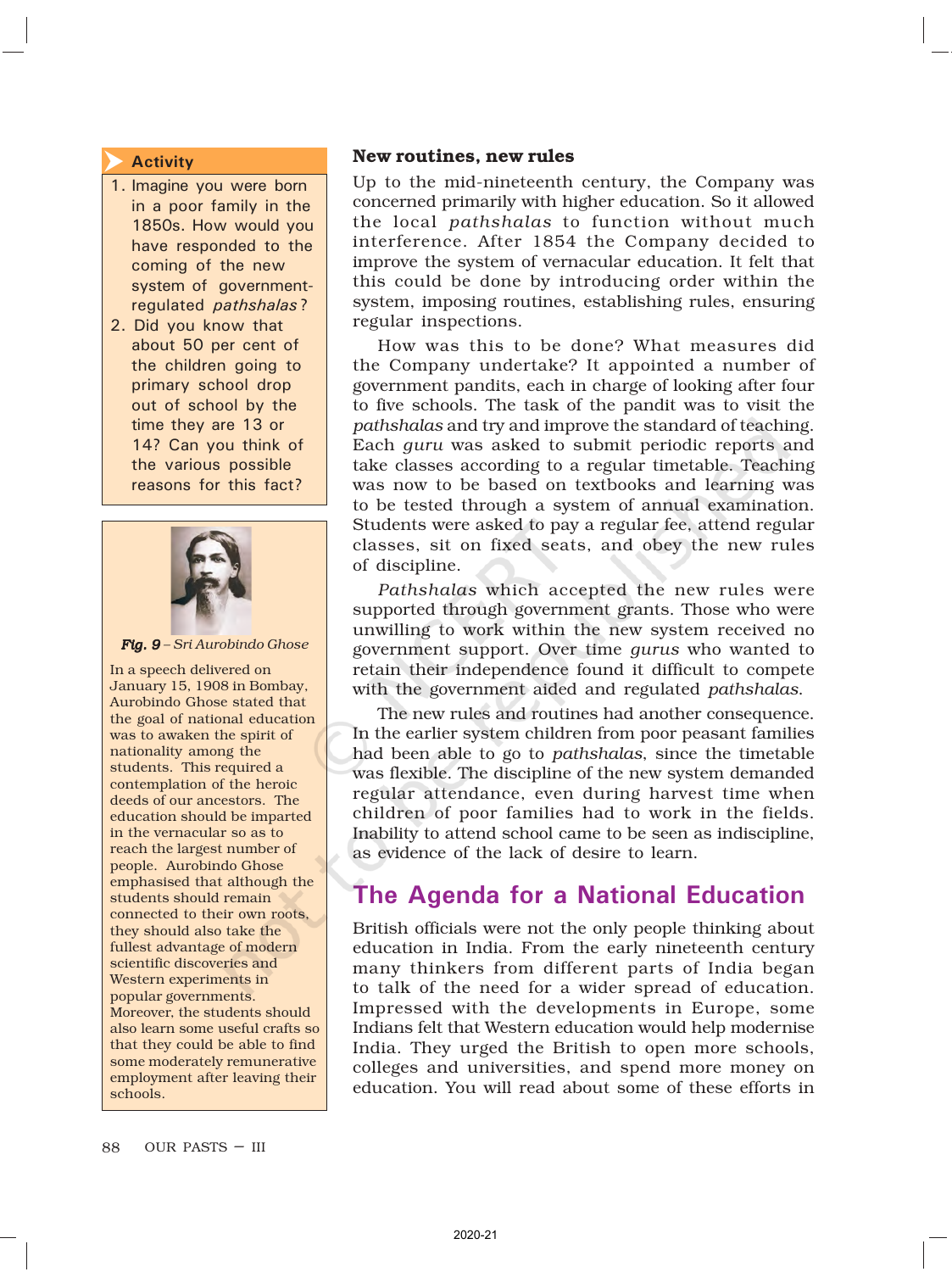Chapter 9. There were other Indians, however, who reacted against Western education. Mahatma Gandhi and Rabindranath Tagore were two such individuals.

Let us look at what they had to say.

### "English education has enslaved us"

Mahatma Gandhi argued that colonial education created a sense of inferiority in the minds of Indians. It made them see Western civilisation as superior, and destroyed the pride they had in their own culture. There was poison in this education, said Mahatma Gandhi, it was sinful, it enslaved Indians, it cast an evil spell on them. Charmed by the West, appreciating everything that came from the West, Indians educated in these institutions began admiring British rule. Mahatma Gandhi wanted an education that could help Indians recover their sense of dignity and self-respect. During the national movement he urged students to leave educational institutions in order to show to the British that Indians were no longer willing to be enslaved.

Mahatma Gandhi strongly felt that Indian languages ought to be the medium of teaching. Education in English crippled Indians, distanced them from their own social surroundings, and made them "strangers in their own lands". Speaking a foreign tongue, despising local culture, the English educated did not know how to relate to the masses.

Western education, Mahatma Gandhi said, focused on reading and writing rather than oral knowledge; it valued textbooks rather than lived experience and

*Fig. 10 10 – Mahatma Gandhi along with Kasturba Gandhi sitting with Rabindranath Tagore and a group of girls at Santiniketan, 1940*

practical knowledge. He argued that education ought to develop a person's mind and soul. Literacy – or simply learning to read and write – by itself did not count as education. People had to work with their hands, learn a craft, and know how different things operated. This would develop their mind and their capacity to understand.



89 CIVILISING THE "NATIVE", EDUCATING THE NATION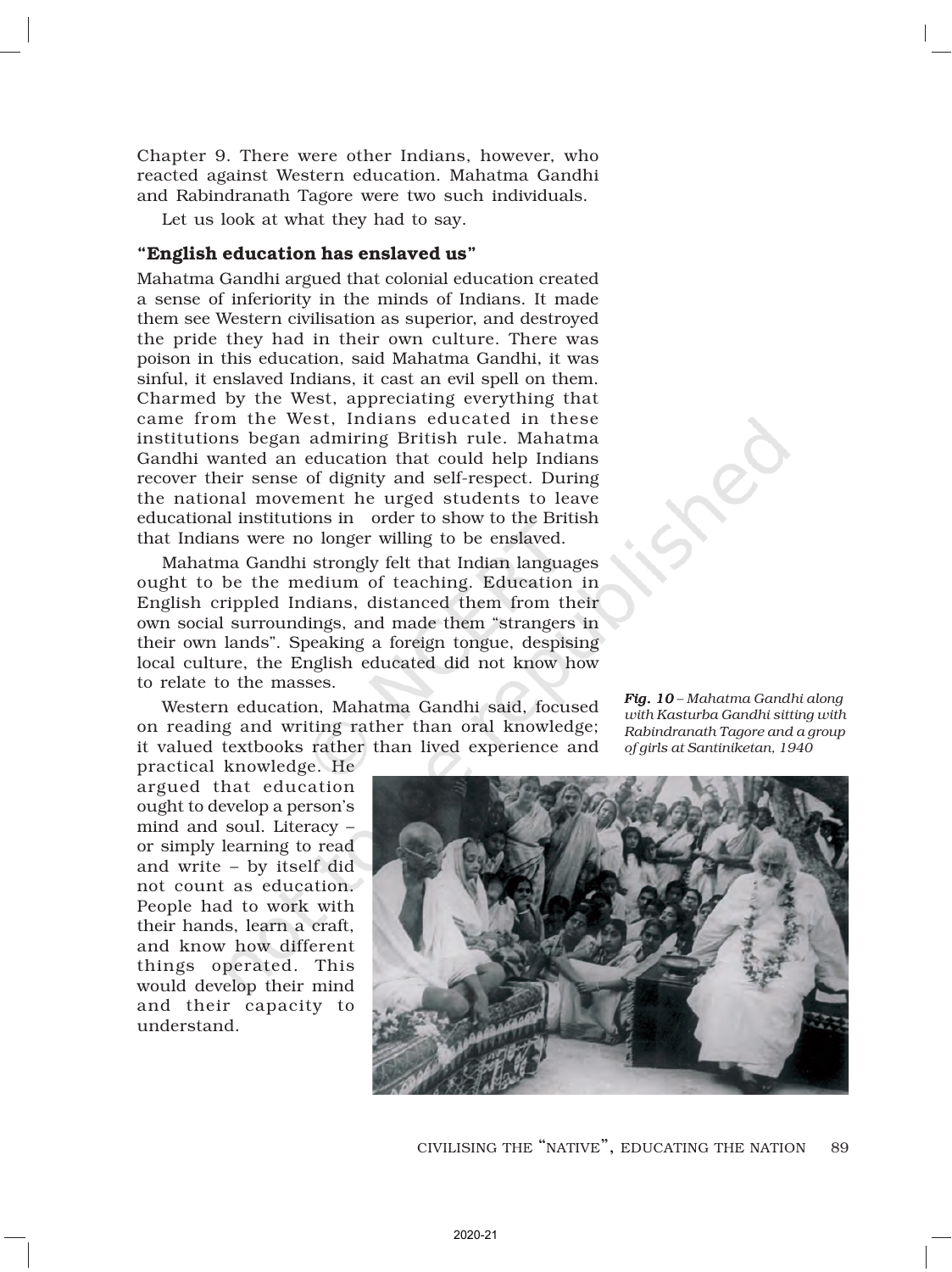Source 3

# "Literacy in itself is not education"

Mahatma Gandhi wrote:

By education I mean an all-round drawing out of the best in child and man – body, mind and spirit. Literacy is not the end of education nor even the beginning. It is only one of the means whereby man and woman can be educated. Literacy in itself is not education. I would therefore begin the child's education by teaching it a useful handicraft and enabling it to produce from the moment it begins its training … I hold that the highest development of the mind and the soul is possible under such a system of education. Only every handicraft has to be taught not merely mechanically as is done today but scientifically, i.e. the child should know the why and the wherefore of every process.

The Collected Works of Mahatma Gandhi, Vol. 72, p. 79

As nationalist sentiments spread, other thinkers also began thinking of a system of national education which would be radically different from that set up by the British.

**CONTRACTOR** 

### Tagore's "abode of peace"

Many of you may have heard of Santiniketan. Do you know why it was established and by whom?

Rabindranath Tagore started the institution in 1901. As a child, Tagore hated going to school. He found it suffocating and oppressive. The school appeared like a prison, for he could never do what he felt like

> doing. So while other children listened to the teacher, Tagore's

mind would wander away.

The experience of his schooldays in Calcutta shaped Tagore's ideas of education. On growing up, he wanted to set up a school where the child was happy, where she could be free and creative, where she was able to explore her own thoughts and desires. Tagore felt

*Fig. 11 - A class in progress in Santiniketan in the 1930s* Notice the surroundings – the trees and the open spaces.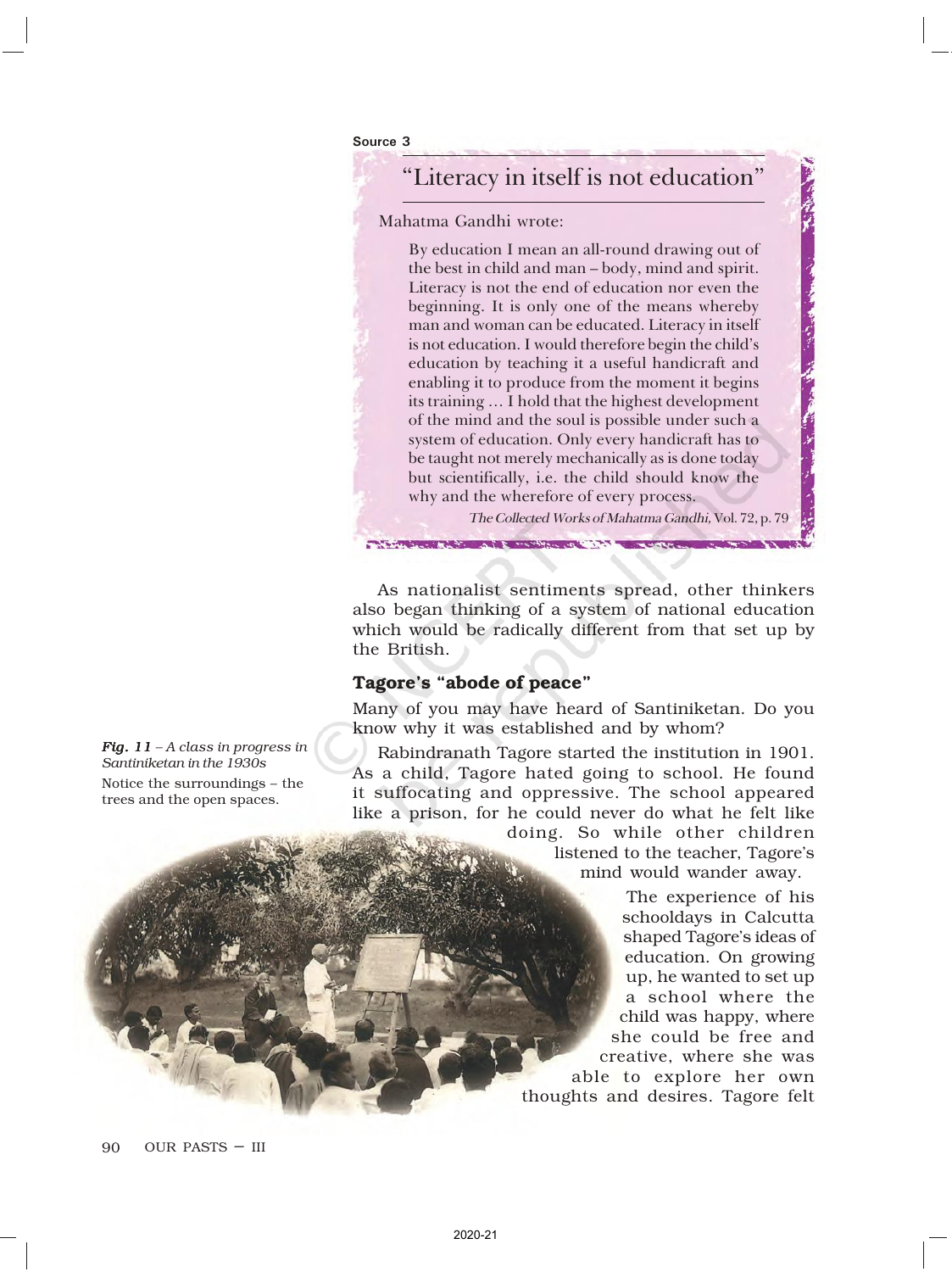that childhood ought to be a time of self-learning, outside the rigid and restricting discipline of the schooling system set up by the British. Teachers had to be imaginative, understand the child, and help the child develop her curiosity. According to Tagore, the existing schools killed the natural desire of the child to be creative, her sense of wonder.

Tagore was of the view that creative learning could be encouraged only within a natural environment. So he chose to set up his school 100 kilometres away from Calcutta, in a rural setting. He saw it as an abode of peace (*santiniketan*), where living in harmony with nature, children could cultivate their natural creativity.

In many senses Tagore and Mahatma Gandhi thought about education in similar ways. There were, however, differences too. Gandhiji was highly critical of Western civilisation and its worship of machines and technology. Tagore wanted to combine elements of modern Western civilisation with what he saw as the best within Indian tradition. He emphasised the need to teach science and technology at Santiniketan, along with art, music and dance.

Many individuals and thinkers were thus thinking about the way a national educational system could be fashioned. Some wanted changes within the system set up by the British, and felt that the system could be extended so as to include wider sections of people. Others urged that alternative systems be created so that people were educated into a culture that was truly national. Who was to define what was truly national? The debate about what this "national education" ought to be continued till after independence*.*



*Fig. 12 - Children playing in a missionary school in Coimbatore, early twentieth century* By the mid-nineteenth century, schools for girls were being set up by Christian missionaries and Indian reform organisations.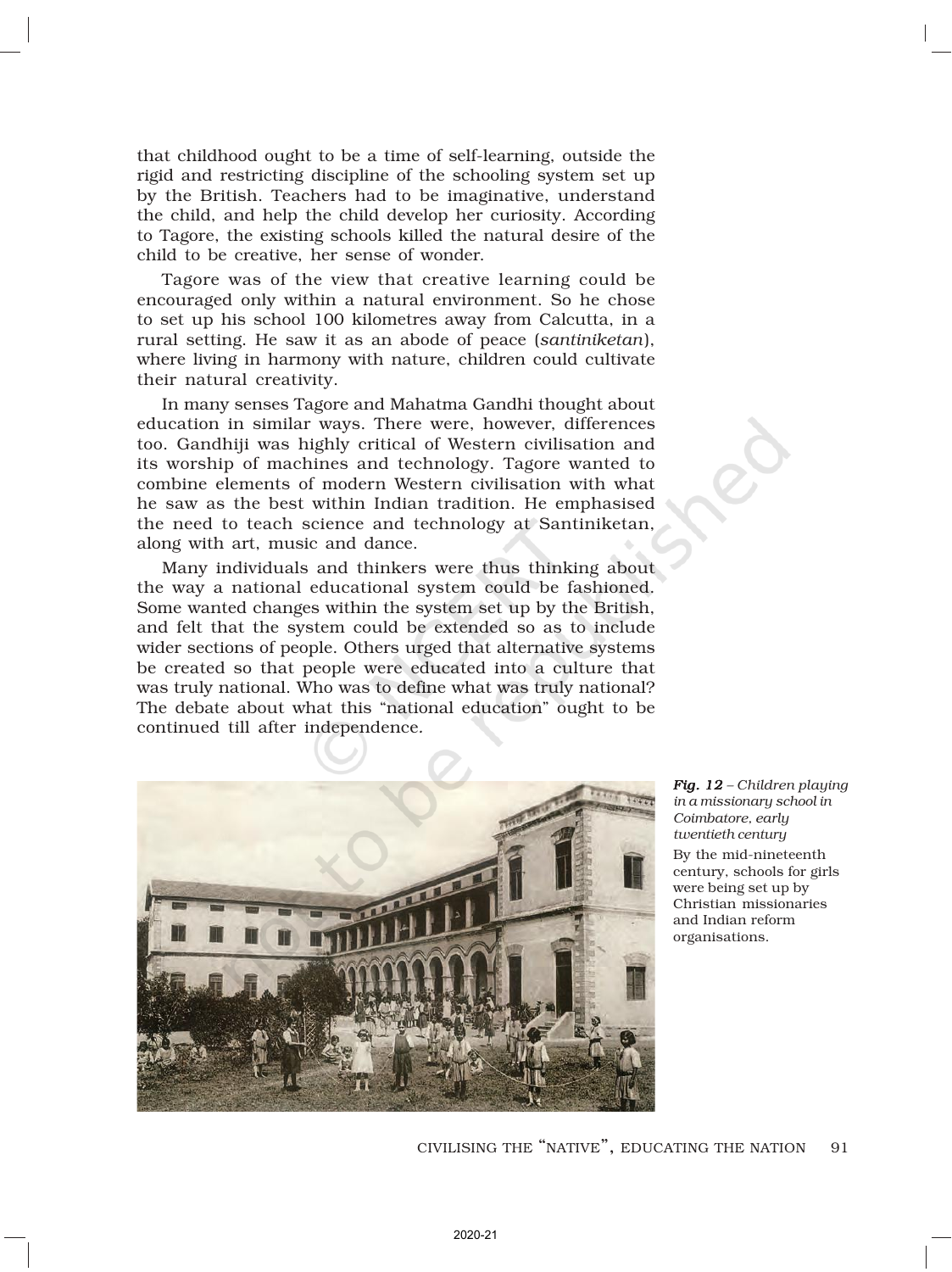### ELSEWHERE

### Education as a civilising mission

Until the introduction of the Education Act in 1870, there was no widespread education for the population as a whole for most of the nineteenth century. Child labour being widely prevalent, poor children could not be sent to school for their earning was critical for the survival of the family. The number of schools was also limited to those run by the Church or set up by wealthy individuals. It was only after the coming into force of the Education Act that schools were opened by the government and compulsory schooling was introduced.

One of the most important educational thinkers of the period was Thomas Arnold, who became the headmaster of the private school Rugby. Favouring a secondary school curriculum which had a detailed study of the Greek and Roman classics, written 2,000 years earlier, he said:

It has always seemed to me one of the great advantages of the course of study generally pursued in our English schools that it draws our minds so continually to dwell upon the past. Every day we are engaged in studying the languages, the history, and the thoughts of men who lived nearly or more than two thousand years ago…

Arnold felt that a study of the classics disciplined the mind. In fact, most educators of the time believed that such a discipline was necessary because young people were naturally savage and needed to be controlled. To become civilised adults, they needed to understand society's notions of right and wrong, proper and improper behaviour. Education, especially one which disciplined their minds, was meant to guide them on this path.

Can you suggest how such ideas might have influenced thinking about education of the poor in England and of the "natives" in the colonies?

# Let's imagine

Imagine you were witness to a debate between Mahatma Gandhi and Macaulay on English education. Write a page on the dialogue you heard.

# Let's recall

1. Match the following:

| <b>William Jones</b>   | promotion of English<br>education    |
|------------------------|--------------------------------------|
| Rabindranath<br>Tagore | respect for ancient cultures         |
| <b>Thomas Macaulay</b> | gurus                                |
| Mahatma Gandhi         | learning in a natural<br>environment |
| Pathshalas             | critical of English education        |